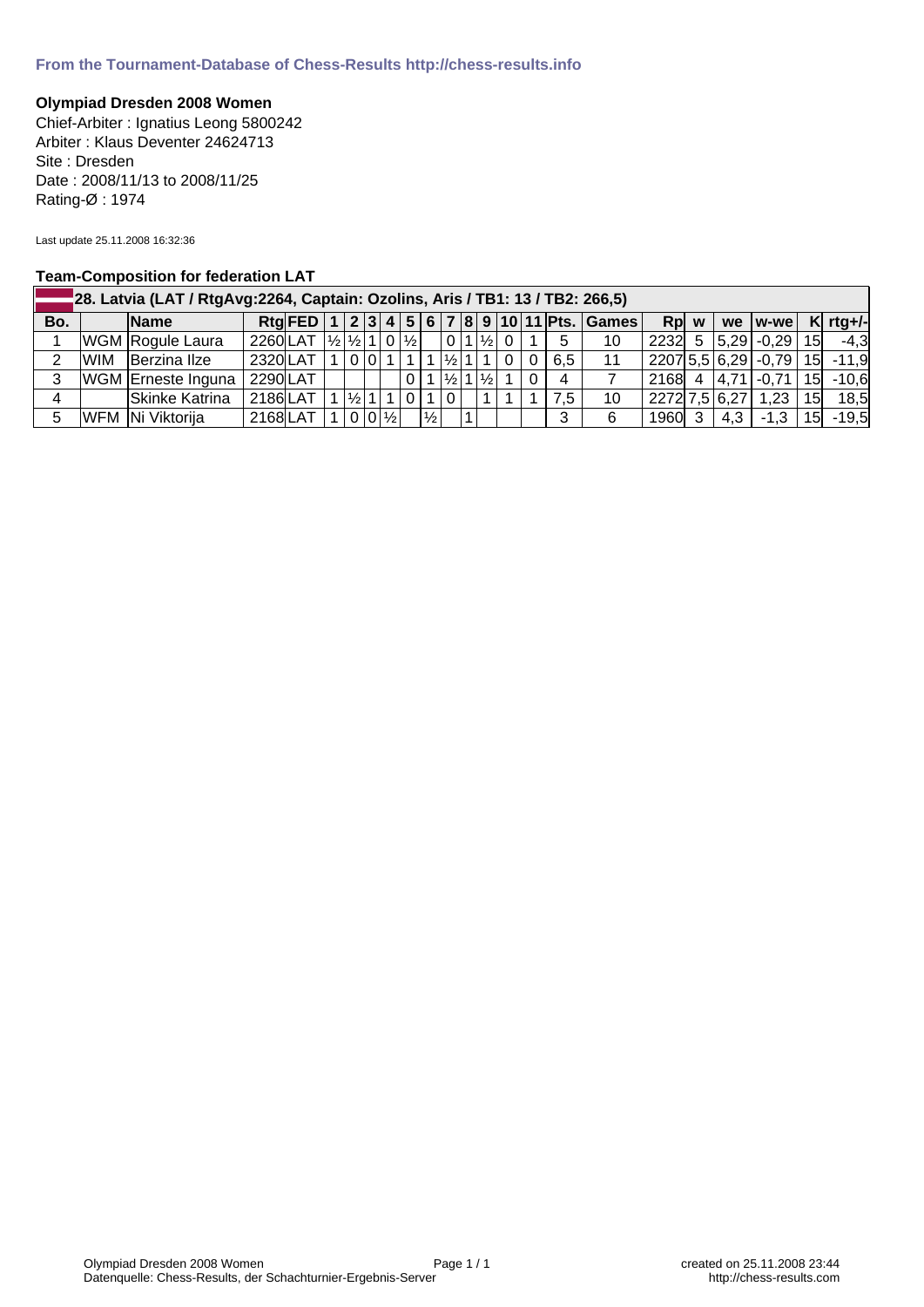## **Player info**

|                         |                 |                         | Rogule Laura WGM 2260 LAT Rp:2232   |             |            |                       |                         |                     |                |
|-------------------------|-----------------|-------------------------|-------------------------------------|-------------|------------|-----------------------|-------------------------|---------------------|----------------|
| Rd.                     | SN <sub>o</sub> |                         | Name                                |             | $Rtg$ FED  |                       | RpPts.                  | Res.                | Bo.            |
| 1                       |                 | 103 WIM                 | <b>Boric Elena</b>                  | 2292 BIH    |            | $\overline{2179}$ 6,5 |                         | $w\frac{1}{2}$      | 1              |
| $\overline{2}$          | 21              | IM                      | Harika Dronavalli                   | 2462 IND    |            | 2436                  | 5                       | $w\frac{1}{2}$      | $\mathbf 1$    |
| $\overline{3}$          | 368             | <b>WIM</b>              | Solomons Anzel                      |             | 1908 RSA   | $2032 \mid 5,5$       |                         | s <sub>1</sub>      | $\overline{1}$ |
| 4                       | 223             | WFM                     | Terao Juliana Sayumi                |             | 2143 BRA   | 2169                  | 6                       | s <sub>0</sub>      | $\mathbf 1$    |
| $\overline{5}$          | 38              | <b>WGM</b>              | Munguntuul Batkhuyag                |             | 2410 MGL   | 2517                  | $\overline{7}$          | $w\frac{1}{2}$      | $\overline{1}$ |
| $\overline{7}$          | 27              | lıM                     | Dembo Yelena                        |             | $2446$ GRE | 2438                  | 8                       | s <sub>0</sub>      | $\mathbf{1}$   |
| 8                       | 301             |                         | Silva Natalia                       |             | 2029URU    | 1875 3,5              |                         | w <sub>1</sub>      | $\overline{1}$ |
| $\overline{9}$          | 288             | <b>WFM</b>              | Malikgulyewa Aykamar                |             | 2051 TKM   | $\overline{2}024$     | 5                       | $s\frac{1}{2}$      | $\mathbf 1$    |
| 10                      | 60              | IM                      | Jackova Jana                        | 2360 CZE    |            | 2364 6,5              |                         | s <sub>0</sub>      | $\mathbf{1}$   |
| 11                      | 166             | <b>WIM</b>              | Topel Zehra                         | 2214 TUR    |            | 2192 5,5              |                         | w <sub>1</sub>      | 1              |
|                         |                 | <b>Berzina lize WIM</b> | 2320 LAT Rp:2207                    |             |            |                       |                         |                     |                |
| Rd.                     | SNo             |                         | Name                                |             | Rtg FED    |                       | Rp <sub>Pts</sub> .     | Res.                | Bo.            |
| 1                       |                 | 253 WFM                 | Dengler Dijana                      | 2099 BIH    |            | 2007 4,5              |                         | s <sub>1</sub>      | $\overline{2}$ |
| 2                       | 34              | IM                      | Tania Sachdev                       | $2425$  IND |            | 2453 6,5              |                         | s <sub>0</sub>      | $\overline{c}$ |
| $\overline{3}$          |                 | 335 WIM                 | Greeff Melissa                      |             | 1963 RSA   | 2241                  | 8                       | w <sub>0</sub>      | $\overline{2}$ |
| 4                       |                 |                         | 234 WFM Feliciano Vanessa           | $2126$ BRA  |            | 1969 3,5              |                         | w <sub>1</sub>      | $\overline{c}$ |
| 5                       | 111             | WIM                     | Yanjindulam Dulamsuren              | 2286 MGL    |            | 2212 3,5              |                         | s <sub>1</sub>      | $\overline{2}$ |
| 6                       | 73              |                         | <b>WGM</b> Berend Elvira            | 2328LUX     |            | 2262 5,5              |                         | w <sub>1</sub>      | $\overline{1}$ |
| $\overline{7}$          | 91              |                         | WGM Botsari Anna-Maria              |             | 2308 GRE   | 2201                  | $\overline{\mathbf{4}}$ | $w\frac{1}{2}$      | $\overline{2}$ |
| 8                       | 502             |                         | Larrea Daniela                      |             | 0URU       | 1719                  | $\overline{2}$          | s <sub>1</sub>      | $\overline{2}$ |
| $\overline{9}$          |                 | 236 WFM                 | Hallaeva Bahar                      |             | $2119$ TKM | 2050                  | $6\overline{6}$         | w <sub>1</sub>      | $\overline{2}$ |
| 10                      |                 |                         | 109 WGM Kulovana Eva                |             | 2286 CZE   | 2323   6,5            |                         | w <sub>0</sub>      | $\overline{2}$ |
| $\overline{11}$         |                 | 162 WIM                 | Yildiz Betul Cemre                  |             | 2219TUR    | 2172                  | 6                       | s 0                 | $\overline{2}$ |
|                         |                 |                         | Erneste Inguna WGM 2290 LAT Rp:2168 |             |            |                       |                         |                     |                |
| Rd.                     | SNo             |                         | Name                                |             | RtgFED     |                       | RpPts.                  | Res.                | Bo.            |
| $\overline{5}$          | 326             |                         | Enxtuul Altanolzii                  |             | 1977 MGL   | 2299                  | $\,6$                   | w <sub>0</sub>      | 3              |
| $\overline{6}$          |                 |                         | 143 WGM Wagener Anna                |             | 2246LUX    | 2274                  | $\overline{7}$          | s <sub>1</sub>      | $\overline{2}$ |
| $\overline{7}$          | 128             |                         | WGM Makropoulou Marina              |             | 2265 GRE   | 2219 7,5              |                         | $s\frac{1}{2}$      | 3              |
| 8                       | 413             |                         | De Leon Patricia                    |             | 1748 URU   | $1740 \overline{2,5}$ |                         | w <sub>1</sub>      | $\overline{3}$ |
| 9                       | 281             |                         | Isaeva Aknyr                        |             | 2063 TKM   | 1852                  | 4                       | $s\frac{1}{2}$      | $\overline{3}$ |
| 10                      |                 |                         | 125 WGM Richtrova Eliska            |             | 2270 CZE   | 2102                  | $\overline{5}$          | s <sub>1</sub>      | $\overline{3}$ |
| 11                      | 137             | <b>WFM</b>              | <b>Ozturk Kubra</b>                 |             | $2254$ TUR | $2304$ 9,5            |                         | w <sub>0</sub>      | $\overline{3}$ |
| <b>Skinke Katrina</b>   |                 |                         | 2186 LAT Rp:2272                    |             |            |                       |                         |                     |                |
| Rd.                     | SNo             |                         | Name                                |             | RtgFED     |                       |                         | RpPts.   Res.   Bo. |                |
| 1                       | 291             |                         | Dedijer Sanja                       | 2049 BIH    |            | 2102 6,5              |                         | w <sub>1</sub>      | 3              |
| $\overline{2}$          | 82              | WGM                     | Swathi Ghate                        | 2320 IND    |            | 2363 6,5              |                         | $w\frac{1}{2}$      | 3              |
| 3                       | 401             |                         | WCM De Jager Carmen                 | 1800 RSA    |            | $1741 \overline{2,5}$ |                         | s <sub>1</sub>      | 3              |
| 4                       | 327             |                         | Gazola Vanessa Ramos                |             | 1973 BRA   | 1802                  | 5                       | s <sub>1</sub>      | 3              |
| $\overline{5}$          | 330             |                         | Munhchuluun Cegmed                  |             | 1969 MGL   | 2368                  | $\overline{7}$          | s <sub>0</sub>      | 4              |
| $\overline{6}$          | 207             | <b>WFM</b>              | Steil-Antoni Fiona                  | 2166LUX     |            | 2017                  | 4                       | w <sub>1</sub>      | 3              |
| $\overline{7}$          | 142             | WIM                     | Fakhiridou Ekaterini                |             | $2248$ GRE | 2291                  | 8                       | w 0                 | 4              |
| 9                       | 487             |                         | Gozel Atabayeva                     |             | 2020 TKM   | 1777                  | 4,5                     | w <sub>1</sub>      | 4              |
| 10                      |                 | 150 WFM                 | Pertlova Sona                       | 2239 CZE    |            | 1997                  | 4                       | w 1                 | 4              |
| 11                      |                 | 312 WFM                 | Bayrak Asli                         | 2005 TUR    |            | 1994                  | 3                       | s <sub>1</sub>      | 4              |
|                         |                 | Ni Viktorija WFM        | 2168 LAT Rp:1960                    |             |            |                       |                         |                     |                |
| Rd.                     | SN <sub>o</sub> |                         | Name                                |             | RtgFED     |                       | Rp <sub>Pts</sub> .     | Res.                | Bo.            |
| 1                       | 318             |                         | Dedijer Mira                        | 1999 BIH    |            | 1861                  | 4                       | s <sub>1</sub>      | 4              |
| $\overline{2}$          | 101             | WGM                     | Gomes Mary Ann                      | 2298 IND    |            | 2437                  | 6                       | s <sub>0</sub>      | 4              |
| 3                       | 334             |                         | Sischy Monique Sian                 | 1965 RSA    |            | 1960                  | 5                       | w <sub>0</sub>      | 4              |
| $\overline{\mathbf{4}}$ | 392             |                         | Coelho Tatiane Cristina             | 1820 BRA    |            | 1955 3,5              |                         | $w\frac{1}{2}$      | 4              |
| 6                       | 315             | <b>WFM</b>              | Bakalarz Grazyna                    | 2001 LUX    |            | 2067                  | 7                       | $s\frac{1}{2}$      | 4              |
| 8                       | 426             |                         | Donatti Sofia                       |             | 1678URU    | 1885                  | 4                       | s <sub>1</sub>      | 4              |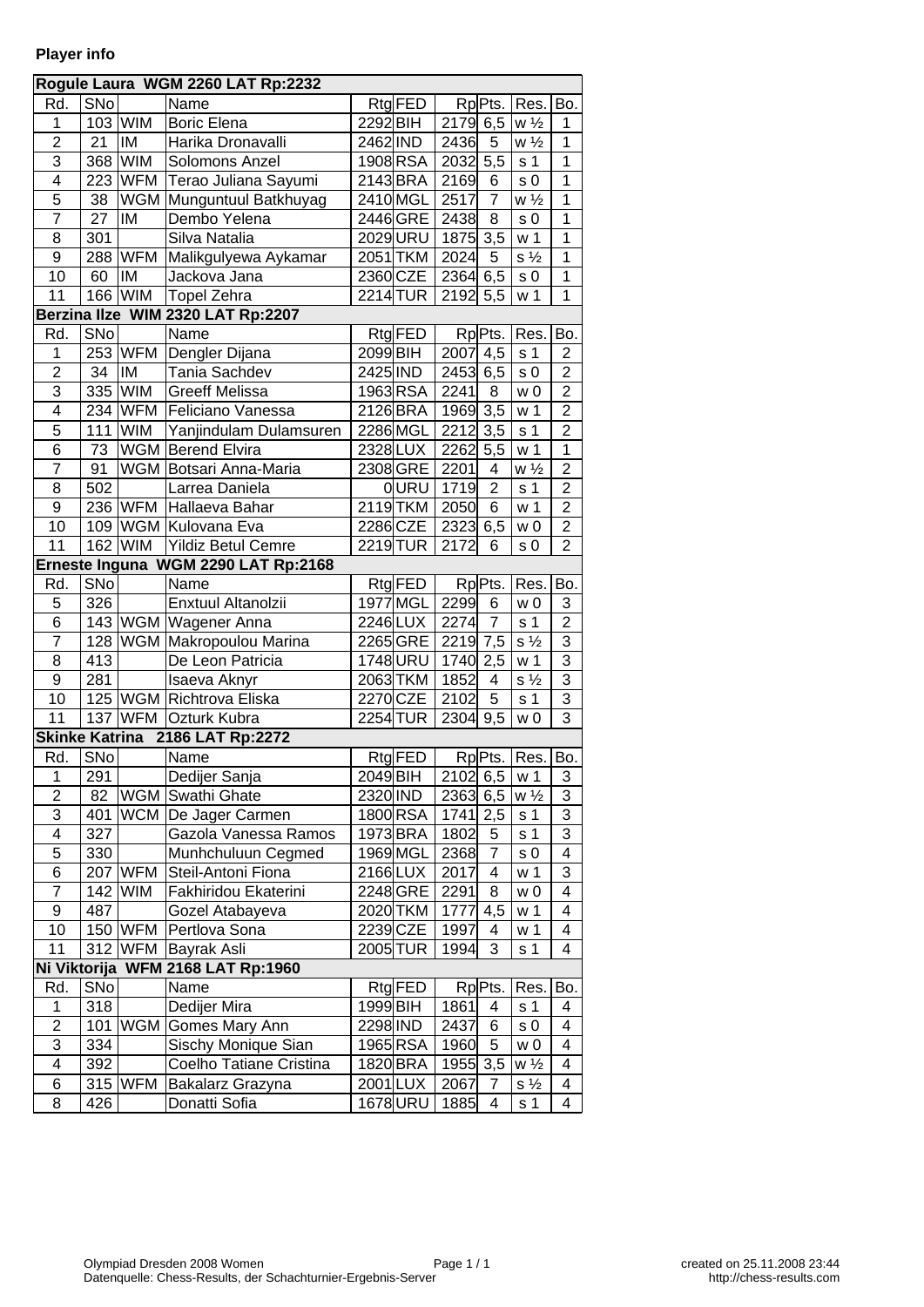|                                |    | Round 1 on 2008/11/13 at 15:00  |                         |    |                                   |                |                                                                    |  |  |  |
|--------------------------------|----|---------------------------------|-------------------------|----|-----------------------------------|----------------|--------------------------------------------------------------------|--|--|--|
| Bo.                            | 27 | Latvia (LAT)                    | Rtg                     | 55 | Bosnia & Herzegovina (BIH)        |                | $Rtg$ 3½: ½                                                        |  |  |  |
| 271                            |    | WGM Rogule Laura                | $2260 -$                |    | WIM Boric Elena                   | 2292           | $\frac{1}{2} - \frac{1}{2}$                                        |  |  |  |
| 272                            |    | WIM Berzina IIze                | 2320-                   |    | WFM Dengler Dijana                | 2099           | $\frac{1}{1}$ - 0                                                  |  |  |  |
| 273                            |    | <b>Skinke Katrina</b>           | $2186 -$                |    | Dedijer Sanja                     | 2049           | $1 - 0$                                                            |  |  |  |
| 274                            |    | WFM Ni Viktorija                | $\overline{2168}$ -     |    | Dedijer Mira                      | 1999           | $1 - 0$                                                            |  |  |  |
|                                |    | Round 2 on 2008/11/14 at 15:00  |                         |    |                                   |                |                                                                    |  |  |  |
| Bo.                            | 27 | Latvia (LAT)                    | $Rtg$ -                 | 11 | India (IND)                       | <b>Rtg</b>     | 1:3                                                                |  |  |  |
| 111                            |    | WGM Rogule Laura                | $2260 -$                | IM | Harika Dronavalli                 | 2462           | $\frac{1}{2} - \frac{1}{2}$                                        |  |  |  |
| 112                            |    | WIM Berzina IIze                | $2320 -$                | IM | Tania Sachdev                     | 2425           | $0 - 1$                                                            |  |  |  |
| 113                            |    | <b>Skinke Katrina</b>           |                         |    | 2186-WGM Swathi Ghate             |                | $2320 \frac{1}{2} - \frac{1}{2}$                                   |  |  |  |
| 114                            |    | WFM Ni Viktorija                |                         |    | 2168-WGM Gomes Mary Ann           | 2298           | $0 - 1$                                                            |  |  |  |
|                                |    | Round 3 on 2008/11/15 at 15:00  |                         |    |                                   |                |                                                                    |  |  |  |
| Bo.                            | 73 | South Africa (RSA)              | $Rtg$ -                 | 27 | Latvia (LAT)                      | Rtg            | 2:2                                                                |  |  |  |
| 211                            |    | WIM Solomons Anzel              | 1908-                   |    | WGM Rogule Laura                  | 2260           | $0 - 1$                                                            |  |  |  |
| 212                            |    | WIM Greeff Melissa              | $1963$ -                |    | WIM Berzina IIze                  | 2320           | $1 - 0$                                                            |  |  |  |
| 213                            |    | WCM De Jager Carmen             | $1800 -$                |    | Skinke Katrina                    | 2186           | $0 - 1$                                                            |  |  |  |
| 214                            |    | Sischy Monique Sian             |                         |    | 1965 - WFM Ni Viktorija           | 2168           | $1 - 0$                                                            |  |  |  |
|                                |    | Round 4 on 2008/11/16 at 15:00  |                         |    |                                   |                |                                                                    |  |  |  |
| Bo.                            | 62 | Brazil (BRA)                    | $Rtg$ $\vert$ - $\vert$ | 27 | Latvia (LAT)                      |                | Rtg 1½:2½                                                          |  |  |  |
| 311                            |    | WFM Terao Juliana Sayumi        |                         |    | 2143-WGM Rogule Laura             | 2260           | $1 - 0$                                                            |  |  |  |
| $\overline{312}$               |    | WFM Feliciano Vanessa           |                         |    | 2126- WIM Berzina Ilze            | 2320           | $0 - 1$                                                            |  |  |  |
| $\overline{313}$               |    | Gazola Vanessa Ramos            | $1973$ -                |    | Skinke Katrina                    |                | $2186$ 0 - 1                                                       |  |  |  |
| 314                            |    | Coelho Tatiane Cristina         |                         |    | 1820 - WFM Ni Viktorija           |                | $2168 \times 12$                                                   |  |  |  |
|                                |    | Round 5 on 2008/11/17 at 15:00  |                         |    |                                   |                |                                                                    |  |  |  |
| Bo.                            | 27 | Latvia (LAT)                    | $Rtg$ -                 | 47 | Mongolia (MGL)                    |                | $Rtg$ 1 <sup>1</sup> / <sub>2</sub> :2 <sup>1</sup> / <sub>2</sub> |  |  |  |
| 181                            |    | WGM Rogule Laura                |                         |    | 2260 - WGM Munguntuul Batkhuyag   |                | $2410 \frac{1}{2} - \frac{1}{2}$                                   |  |  |  |
| 182                            |    | WIM Berzina IIze                |                         |    | 2320 - WIM Yanjindulam Dulamsuren | 2286           | $1 - 0$                                                            |  |  |  |
| 183                            |    | WGM Erneste Inguna              | $2290 -$                |    | Enxtuul Altanolzii                | 1977           | $0 - 1$                                                            |  |  |  |
| 184                            |    | Skinke Katrina                  | $2186 -$                |    | Munhchuluun Cegmed                | 1969           | $0 - 1$                                                            |  |  |  |
| Round 6 on 2008/11/19 at 15:00 |    |                                 |                         |    |                                   |                |                                                                    |  |  |  |
|                                |    |                                 |                         |    |                                   |                |                                                                    |  |  |  |
| Bo.                            | 27 | Latvia (LAT)                    | Rtg                     | 41 | Luxembourg (LUX)                  |                | $Rtg$ 3½: ½                                                        |  |  |  |
| 271                            |    | WIM Berzina IIze                |                         |    | 2320 - WGM Berend Elvira          | 2328           | $1 - 0$                                                            |  |  |  |
| 272                            |    | WGM Erneste Inguna              |                         |    | 2290 - WGM Wagener Anna           | 2246           | $1 - 0$                                                            |  |  |  |
| 273                            |    | Skinke Katrina                  |                         |    | 2186-WFM Steil-Antoni Fiona       |                | $2166$ 1 - 0                                                       |  |  |  |
| 274                            |    | WFM Ni Viktorija                | $\overline{2}$ 168 -    |    | WFM Bakalarz Grazyna              |                | $2001 \times 12$                                                   |  |  |  |
|                                |    | Round 7 on 2008/11/20 at 15:00  |                         |    |                                   |                |                                                                    |  |  |  |
| Bo.                            | 19 | Greece (GRE)                    | Rtg                     | 27 | Latvia (LAT)                      | Rtg            | 3:1                                                                |  |  |  |
| 201                            | IM | Dembo Yelena                    | $2446 -$                |    | WGM Rogule Laura                  | 2260           | $1 - 0$                                                            |  |  |  |
| 202                            |    | WGM Botsari Anna-Maria          | 2308 -                  |    | WIM Berzina IIze                  |                | $2320 \frac{1}{2} - \frac{1}{2}$                                   |  |  |  |
| 203                            |    | WGM Makropoulou Marina          | $2265 -$                |    | WGM Erneste Inguna                |                | $2290 \frac{1}{2} - \frac{1}{2}$                                   |  |  |  |
| 204                            |    | WIM Fakhiridou Ekaterini        | 2248                    |    | <b>Skinke Katrina</b>             | 2186           | $1 - 0$                                                            |  |  |  |
|                                |    | Round 8 on 2008/11/21 at 15:00  |                         |    |                                   |                |                                                                    |  |  |  |
| Bo.                            | 27 | Latvia (LAT)                    | $Rtg$ -                 | 78 | Uruguay (URU)                     | Rtg            | 4:0                                                                |  |  |  |
| 261                            |    | WGM Rogule Laura                | $2260 -$                |    | Silva Natalia                     | 2029           | $1 - 0$                                                            |  |  |  |
| 262                            |    | WIM Berzina IIze                | $2320 -$                |    | Larrea Daniela                    | $\overline{0}$ | $1 - 0$                                                            |  |  |  |
| 263                            |    | WGM Erneste Inguna              | $2290 -$                |    | De Leon Patricia                  | 1748           | $1 - 0$                                                            |  |  |  |
| 264                            |    | WFM Ni Viktorija                | $2168 -$                |    | Donatti Sofia                     | 1678           | $1 - 0$                                                            |  |  |  |
|                                |    | Round 9 on 2008/11/22 at 15:00  |                         |    |                                   |                |                                                                    |  |  |  |
| Bo.                            | 63 | Turkmenistan (TKM)              | Rtg                     | 27 | Latvia (LAT)                      | Rtg            | 1:3                                                                |  |  |  |
| 201                            |    | WFM Malikgulyewa Aykamar        | $2051$ -                |    | WGM Rogule Laura                  |                | $2260 \frac{1}{2} - \frac{1}{2}$                                   |  |  |  |
| 202                            |    | WFM Hallaeva Bahar              | $2119 -$                |    | WIM Berzina IIze                  |                | $2320 0 - 1$                                                       |  |  |  |
| 203                            |    | Isaeva Aknyr                    | $2063$ -                |    | WGM Erneste Inguna                |                | $2290 \frac{1}{2} - \frac{1}{2}$                                   |  |  |  |
| 204                            |    | Gozel Atabayeva                 | $2020$ -                |    | Skinke Katrina                    | 2186           | $0 - 1$                                                            |  |  |  |
|                                |    | Round 10 on 2008/11/23 at 15:00 |                         |    |                                   |                |                                                                    |  |  |  |